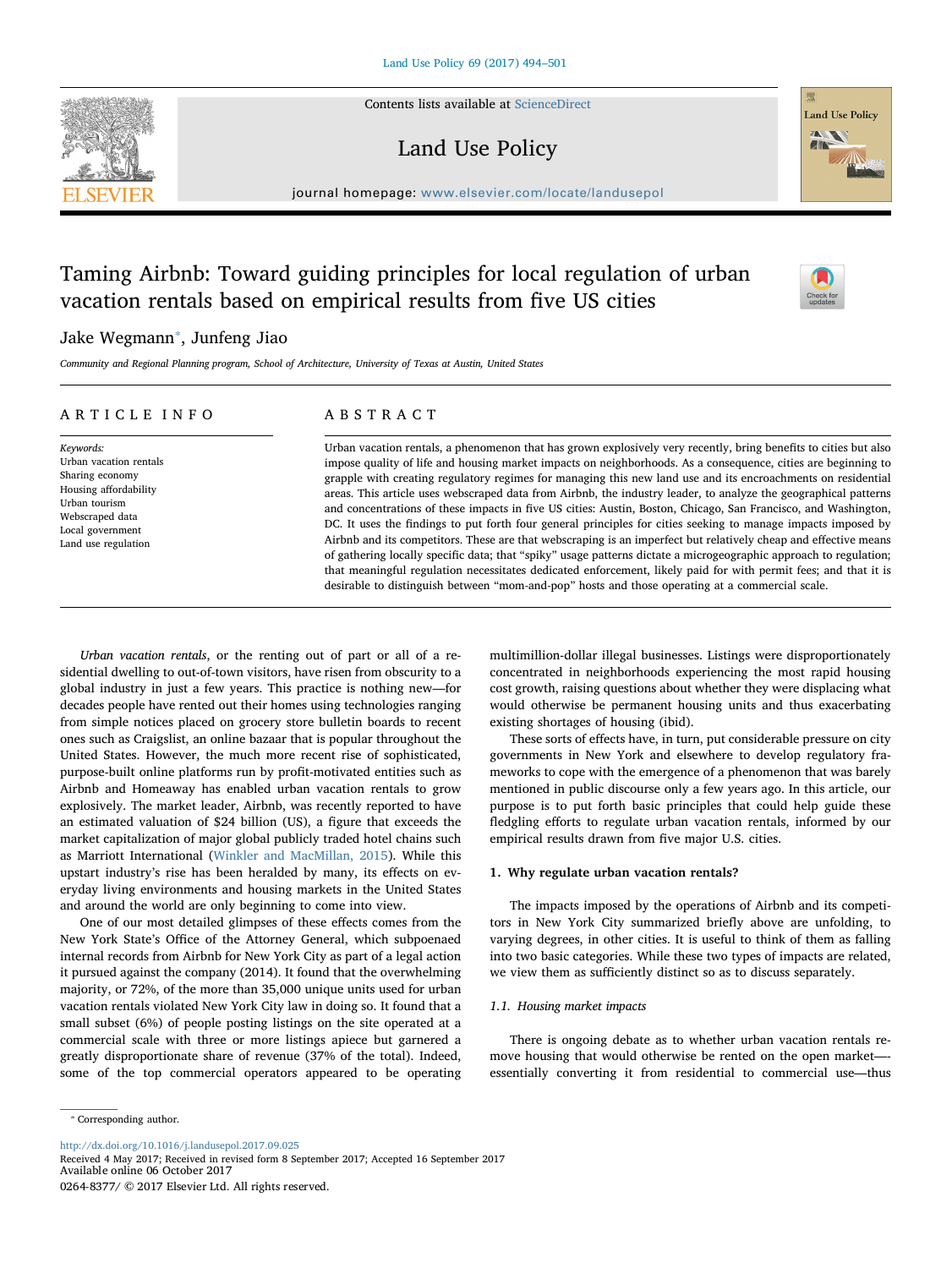aggravating a pre-existing scarcity of rental housing.<sup>[1](#page-1-0)</sup> To assess whether this process is significant, planners and policymakers need to understand the role played in particular by whole unit rentals in urban vacation rental offerings. Whole unit rentals make entire dwellings, rather than mere portions of them (such as spare bedrooms), available to visitors. And whole unit rentals are only likely to have significant housing market effects in cases where they are rented for a significant proportion of the year, as contrasted to those only occasionally rented while their usual occupants temporarily leave. On the other side, proponents of urban vacation rentals argue that Airbnb, Homeaway, and similar platforms make it possible for participating homeowners or renters to earn extra income that helps them to defray the high and increasing costs of housing seen in many city neighborhoods.

### 1.2. Quality of life impacts

Urban vacation rentals impose a number of quality-of-life impacts on residents of neighborhoods in which they proliferate. When geographically concentrated in excess of a given threshold, urban vacation rentals can introduce increased competition for on-street parking, boorish and noisy behavior at odd hours by out-of-town guests, and other disruptions to a formerly all-residential area. In extreme cases, they could conceivably undermine the entire character of a neighborhood as a residential area mostly inhabited by permanent residents, a process that in another context has been termed tourism gentrification (Gotham,  $2005$  $2005$ ).<sup>2</sup>

At the scale of a building in which individual apartments or rooms within such apartments are being rented to guests, neighbors can experience a reduced sense of security as a constantly shifting cast of visitors are granted access to common areas, in addition to noise and other disruptions. Unlike the negative housing market impacts discussed above, these quality of life impacts can be imposed by any type of urban vacation rental, whether whole-unit or otherwise, and whether a given rental is rented occasionally or constantly.

# 2. Regulating land use and not simply urban form: back to the future

The rise of novel land use regulatory tools such as Form Based Codes in recent years has accompanied a new emphasis on regulating the physical characteristics of urban buildings, all in an effort to create more walkable and human-scaled neighborhoods [\(Hughen and Read,](#page-7-2) [2016\)](#page-7-2). Form Based Codes are intended to supplant traditional zoning ordinances that have long made regulating the uses within buildings rather than their physical dimensions the highest priority (ibid). The latter—often referred to as "Euclidean zoning" in the United States—arose about a century ago in large part because of concerns about multifamily housing and industrial and commercial uses encroaching into so-called "residential" neighborhoods, or districts exclusively composed of single-family houses ([Hirt, 2015](#page-7-3)).<sup>[3](#page-1-2)</sup> Today, Euclidean zoning is increasingly maligned as outdated [\(Talen, 2013](#page-7-4)), not least because its propensity to separate uses into spatially distinct zones runs counter to the current revival of interest in mixing uses within neighborhoods and buildings.

But as cities grapple with the explosive growth of urban vacation rentals, what is old could soon be new again. Regulating urban vacation

rentals will necessitate making enforceable distinctions between residential units used as permanent residences for long-term homeowners and renters, and as hotel-like accommodations for transient guests.<sup>[4](#page-1-3)</sup>

Where this becomes tricky is when these two use categories blur together. Under what circumstances is a homeowner—referred to as a host in Airbnb argot— who allows a guest to stay in her home engaging in a benign (if profit-motivated) sharing activity that does not fundamentally erode the neighborhood's residential character? Is it when the homeowner is present, or perhaps when she is altogether absent no more than a certain threshold number of days per year, i.e. when the occupancy of the unit by guests falls below a certain level? Should urban vacation rentals of an entire dwelling unit be allowed to take place at such a high frequency that a permanent resident cannot realistically reside there, thereby transforming the home's use into that of a de-facto commercial hotel room? Is such activity acceptable in principle but only when a certain maximum percentage of homeowners within a neighborhood engage in it?<sup>[5](#page-1-4)</sup> Resolving these questions will require cities to revive the distinctly old-fashioned practice of regulating uses in order to protect residential neighborhoods from a form of commercial incursion, even if the commercial incursion is brand new and something only made possible by 21st century information technology. In addition, for it to be meaningful, regulation will need to be accompanied by robust enforcement—something that, as we will discuss, can be controversial and logistically intensive.

# 3. Plan for the article

This article uses an empirical approach to gauge the intensity and spatial pattern of Airbnb usage in five major US cities: Austin, Boston, Chicago, San Francisco, and Washington, DC. To do so, we rely on socalled "webscraped" data taken directly from Airbnb's website, allowing us to identify listings' approximate geographic locations, estimate their usage intensity, and distinguish resident hosts from commercially-oriented ones operating multiple listings. In short, we find a strikingly geographically lopsided pattern to Airbnb usage in the five cities, with intense concentrations of listings in a minority of neighborhoods—particularly those that have plentiful non-driving transportation options and few children— and a dearth in the rest. The rental housing market impacts of Airbnb appear to only be notable at the citywide scale in San Francisco but are likely important within particular neighborhoods in all five cities. We also find that, as in New York City, commercial operators in the five cities appear to account for a disproportionately large share of Airbnb activity. These findings inform four propositions that we suggest for cities contemplating new regulatory and enforcement regimes to manage the effects of urban vacation rentals. These are that they use webscraping as an imperfect but useful and readily available source of data to gain understanding about their own local urban vacation rental market; that their regulations limit the concentration of urban vacation rentals within particular neighborhoods, and that they consider redistributive mechanisms between neighborhoods; that they deploy dedicated staff to enforcement, funded via permit fees; and that their regulations distinguish between commercially-oriented operators and true "mom-and-pop" hosts.

# 4. Learning from legal scholarship on regulating urban vacation rentals: can emerging regulatory frameworks be informed by sound empirics?

An early article noting and anticipating the rise of the sharing

<span id="page-1-0"></span><sup>&</sup>lt;sup>1</sup> For a recent overview of this debate in the popular press—one that emphasizes the thin state of knowledge thus far—see Yaffe  $(2016)$ .

<span id="page-1-1"></span> $2$  This process has occurred all over the world in a wide variety of settings. For an indepth account of an example unfolding over a quarter century in a rural village in China and its attendant impacts on pre-existing residents, including loss of traditional culture,

<span id="page-1-2"></span>see [Xi et al. \(2013\)](#page-7-6).  $3 \text{ Euclid}$  is the name of the Cleveland, Ohio suburb whose use-based zoning scheme prompted the lawsuit that led to the landmark U.S. Supreme Court case in 1926, Village of Euclid v. Ambler Realty Co., that permanently established the legal basis for zoning throughout the United States ([Hirt, 2015](#page-7-3)).

<span id="page-1-3"></span><sup>4</sup> The typical cutoff is 30 days—shorter stays are treated as visits, while longer ones are generally regarded as permanent tenancy, accompanied by its various legal protections. <sup>5</sup> As one example, when Austin first began regulating urban vacation rentals in 2012, it

<span id="page-1-4"></span>stipulated that urban vacation rentals in which the owner does not reside can account for no more than 3% of the one- and two-family housing stock in a census tract, a geographic unit that typically contains about 1200 to 8000 people.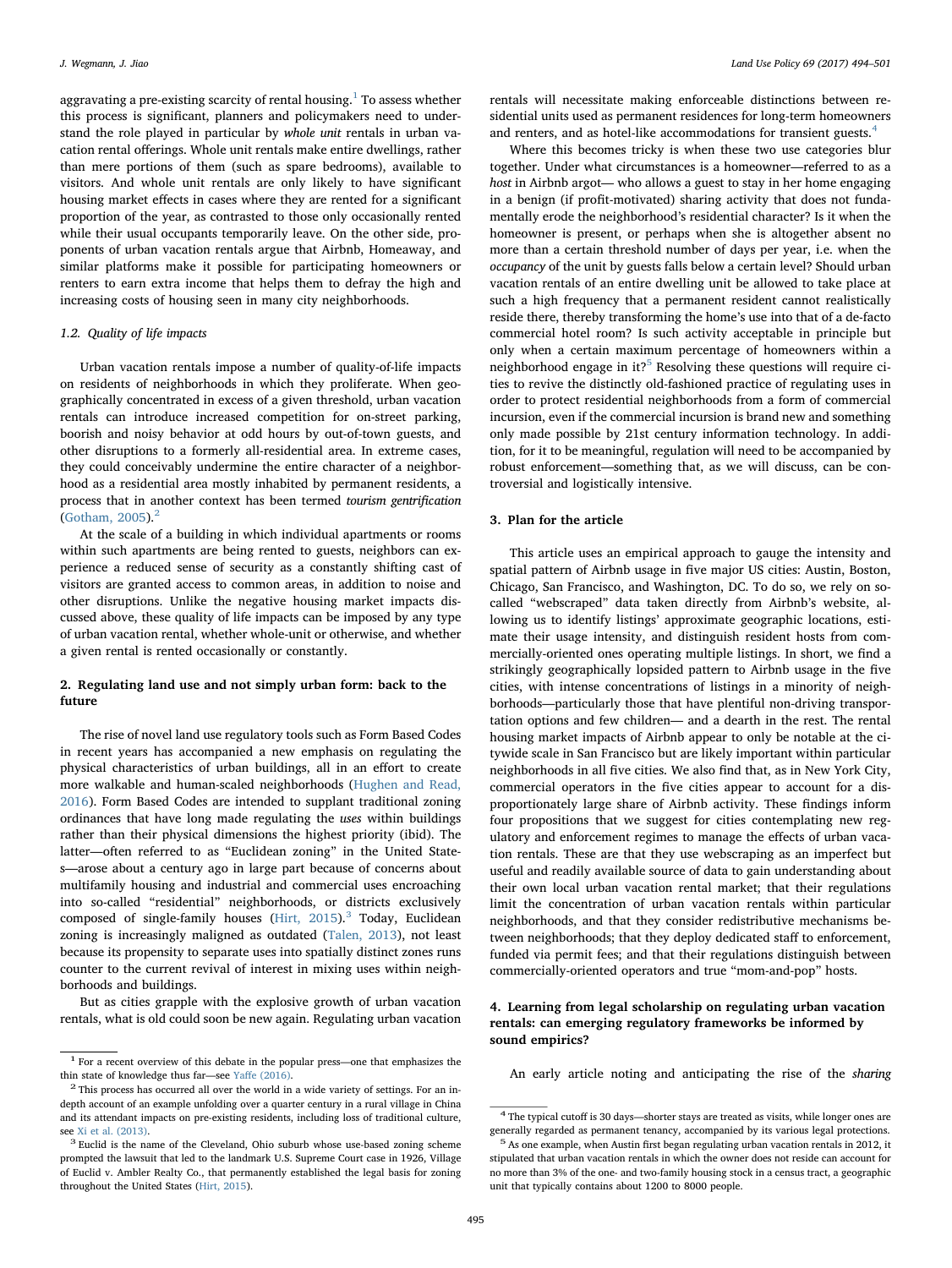economy defined shareable goods as those that are (1) lumpy, meaning "that they provision functionality in discrete packages rather than in a smooth flow" and (2) of mid-grained granularity, meaning that there is "relatively widespread private ownership of these goods and that these privately owned goods will systematically exhibit slack capacity relative to the demand of their owners" [\(Benkler, 2004](#page-7-7)). Legal scholars have recently begun to take up the mantle of theorizing the challenge that the sharing economy poses to existing regulatory structures. [Davidson and Infranca \(2016\)](#page-7-8) note that much of the sharing economy differs from past waves of technological innovation in being a phenomenon that unfolds primarily at the urban scale, and whose regulation is thus above all a challenge for local rather than state or federal governments. Local governments need to walk a fine line between, on the one hand, regulating a new (or newly prominent) activity such as urban vacation rentals sufficiently to manage its impacts on residents, while proceeding with a sufficiently light touch so that they do not either stamp it out altogether or simply drive it underground [\(Miller,](#page-7-9) [2016\)](#page-7-9).

To succeed, localities will need regulatory structures that go beyond traditional command-and-control mechanisms, possibly including some that mimic the very structure of the sharing economy itself. For instance, Miller (ibid) proposes a novel system of Transferable Sharing Rights, or tradeable permits for stays of limited duration for urban vacation rentals sold at auction online by local governments. His proposal is inspired by the success in some U.S. cities of Transferable Development Rights for land use entitlements in achieving historic preservation goals.

Getting new regulations right will not be easy. Once the relatively obvious questions are dispensed with—should unreasonable barriers to entry be eliminated? (yes) and do sharing economy companies need to pay taxes? (yes)—the remaining questions will be tricky to resolve and will require democratic deliberation at the local level [\(Lobel, 2016](#page-7-10)). But for these debates to be meaningful—for the optimal and locally appropriate mix of regulatory approaches to be discovered in a given jurisdiction—they will have to be informed by facts rather than perceptions (ibid).

At present, research that provides the basic empirical facts called for by Lobel and others in the urban vacation rental market is in its infancy. To our knowledge, only one peer-reviewed study examining the housing market and quality of life impacts of urban vacation rentals in a city—in this case Sydney—has been published to date ([Gurran and](#page-7-11) [Phibbs, 2017](#page-7-11)). It reports uneven impacts from Airbnb by neighborhood, with one Sydney district experiencing the conversion of fully 7% of its housing stock to permanent Airbnb rentals, while many other neighborhoods have very little. The authors conclude that to respond, planners "will need to revise zoning and residential development controls to distinguish between different forms of short-term accommodation listings enabled by Airbnb and to manage their differential impacts on neighborhoods and permanent rental housing" (ibid, p. 81).

Non peer-reviewed studies are only slightly more numerous. An early example examined the impact of urban vacation rentals on the apartment market in New York City and found it to be minimal at the citywide scale. However, this conclusion must be viewed with considerable skepticism given that the study was commissioned by Airbnb ([Rosen et al., 2013](#page-7-12)).

Other non-peer reviewed studies conducted by entities more predisposed to take a combative or least neutral stance towards the urban vacation rental economy reach markedly different conclusions. Because its data was obtained under court order, the New York State Attorney General's Office study described earlier provides the most accurate picture of Airbnb's operations in a US city known to date. Other entities, however, have used "webscraping" techniques to extract information from Airbnb's website in an effort to perform similar, if more limited, analyses of the company's activities in other cities. LAANE, a pro-labor organization, analyzed Airbnb's activities in Los Angeles ([Samaan,](#page-7-13) [2015\)](#page-7-13). LAANE also found Airbnb revenues to derive disproportionately from hosts operating multiple listings, and found listings disproportionately concentrated in the LA neighborhoods experiencing the lowest levels of housing vacancy. In the chic beachfront neighborhood of Venice, for example, LAANE estimated that over 12% of all housing units are used for Airbnb-enabled urban vacation rentals.

[The San Francisco Budget and Legislative Analyst \(2015\)](#page-7-14) analyzed Airbnb listings that, like those in LAANE's study, were obtained via webscraping. Similar to Los Angeles and New York City, San Francisco is experiencing among the tightest urban housing market conditions in the United States at the time of writing. The Budget and Legislative Analyst's report estimated that whole unit Airbnb listings had removed a number of housing units from the market that, while small on the citywide scale (0.4% to 0.8% of the total housing stock) was significant when considered as a fraction of reported vacant units (11% to 23%). As in New York and Los Angeles, compliance with existing regulations on urban vacation rentals, as indicated in San Francisco by the ratio of issued licenses to active listings (under 5%), appeared to be extremely low.

The collective weight of the research reviewed above, from Sydney to New York to Los Angeles to San Francisco, suggests that applying the term "sharing" to the urban vacation rental economy is misleading. Far from solely relying on the sharing of slack capacity lying fallow within lumpy assets—namely extra, unused space within housing units—a substantial share of the business model of Airbnb, and perhaps of some of its competitors, appears to rest on the intensive use of some of the listings as, in effect, temporary or permanent hotels with the erstwhile host absent. While [Lobel \(2016\)](#page-7-10) has proposed the term "platform economy" instead of "sharing economy" for this very reason, for our investigation of Airbnb's on-the-ground footprint in this paper we use the straightforward phrase urban vacation rental.

#### 5. Data source and interpretation

Our study examines Austin, Boston, Chicago, San Francisco, and Washington, DC. We sought to perform a multicity comparison—to our knowledge, the first—within the same national context to look for common patterns across cities. We selected cities that are well-known travel destinations located throughout the length and breadth of the continental United States.

The data analyzed in this paper was obtained from "scrapes" of Airbnb's website conducted by New York-based photojournalist and data analyst Murray Cox. Scrapes for two of the five cities had already been made publicly available on Cox's website, and he conducted the three others at our request. For each city, a database in Microsoft Excel provided dozens of variables' worth of information for each of thousands of listings per city.

Data for each of the five cities was collected in the late spring or early summer of 2015 (see Table A-1 in the Appendix for the exact dates). In Austin, the time period was selected to avoid the enormous festivals for which the city has become globally recognized in recent years. We must acknowledge that the webscrapes provide only a snapshot of the state of Airbnb usage at effectively one point of time in each of the five cities; this is one of the practical limitations of relying on webscraping.

Using the information in the databases, we estimated several variables for each listing:

- Occupancy rate (the percentage of nights during which a given Airbnb listing has been occupied since its debut on the website).
- Estimated revenue to Airbnb per year (in US dollars).
- Whole unit listings (listings in which the entire dwelling is rented out to visitors).
- Listings held by multiunit hosts (hosts that simultaneously list more than one active listing in the same city).
- High-occupancy whole unit listings (whole unit listings that exceed an occupancy rate of 25%, i.e. that are occupied by guests at least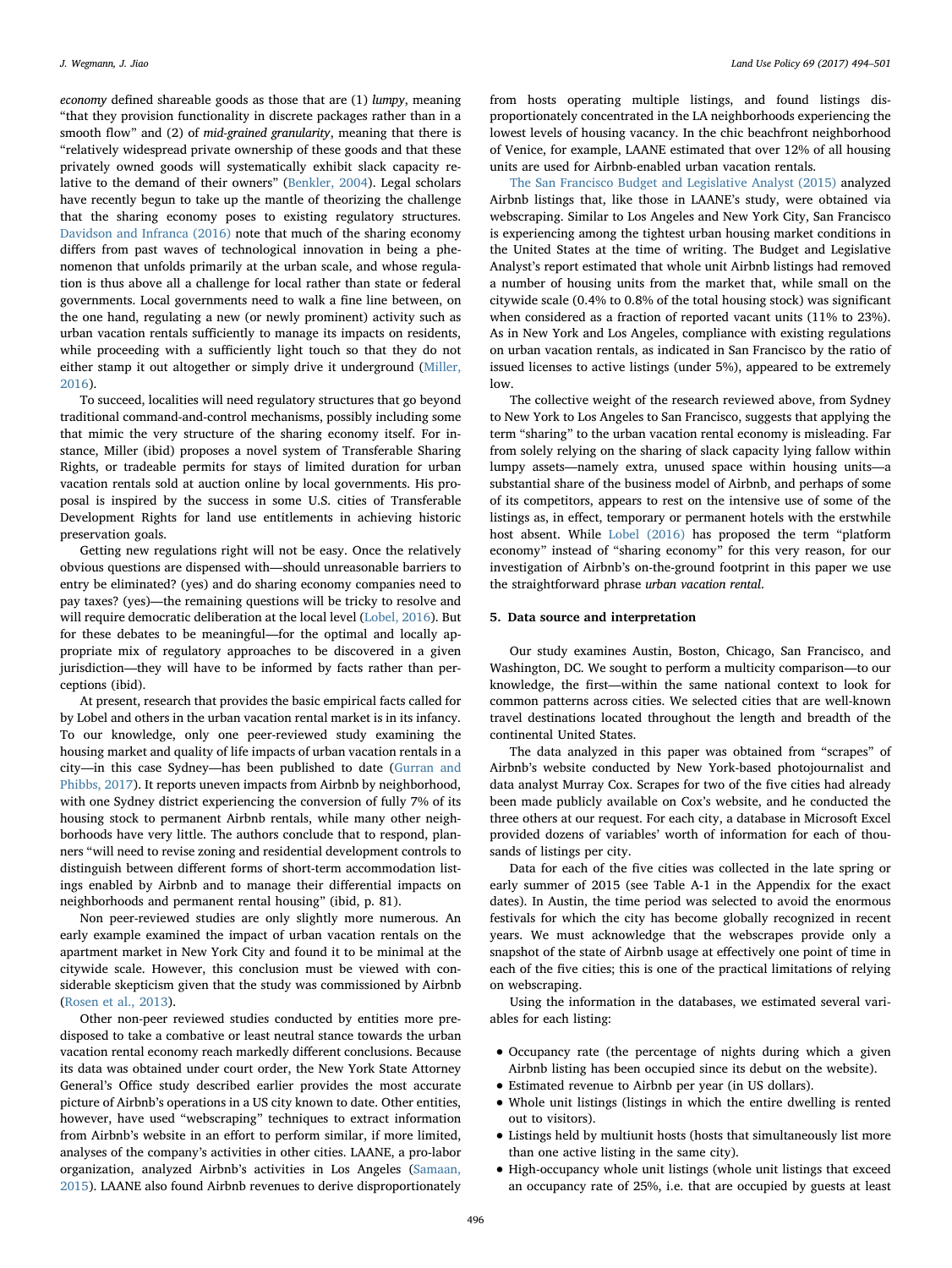one out of every four days of the year). These listings raise the greatest concern for housing market effects, as they are so intensively occupied by guests that it is unlikely that they can be used as permanent dwellings for residents rather than tourists.

Methodological details regarding these variables can be found in the appendix. Note that for reasons we discuss there, we only report relative variations in the estimated revenue variable rather than absolute dollar amounts.

As a general methodological observation, it is worth remarking that analyzing Airbnb's behavior from scrapes of its public-facing website at single points in time is not ideal. Using the company's internal records, as the New York State Office of the Attorney General was able to obtain for New York City under court order, would be preferable. Webscrapes do not allow us, for example, to account for seasonal fluctuations, and (as explained in the technical appendix) only make possible order-ofmagnitude estimates of occupancy rates and amount of revenue collected. However, web scrapes are the only possible source of data given Airbnb's general lack of transparency about its operations.<sup>[6](#page-3-0)</sup> Despite their limitations, web scrapes provide a wealth of valuable information and have served as sources in some of the reports reviewed earlier. We believe that in the near future they will be an important technique not only for researchers but also for planners seeking to regulate urban vacation rentals, barring any unexpected major increase in transparency by Airbnb or its competitors.

### 6. Citywide trends

Citywide patterns computed from each of the five databases reveal both commonalities and some important differences between them ([Table 1](#page-4-0)). Three common patterns are as follows:

- Whole unit listings are consistently dominant across all five cities.
- Multiple-unit hosts play an outsized role in all five cities.
- High-occupancy whole unit listings account for a significant share of Airbnb's revenues in all five cities.

In two other indicators, there are substantial differences between the cities:

- Intensity of Airbnb usage varies substantially across the five cities, with San Francisco the leader by far.
- High-occupancy whole unit listings could be plausibly aggravating the citywide rental housing scarcity in San Francisco, but likely not in the four other cities.

All five of these patterns are discussed at greater length below.

# 6.1. Similarity: whole unit listings are consistently dominant across all five cities

In the five cities, whole unit listings range from 59% to 70% of all listings. Thus, most of the company's activity in the five cities appears to be the short-term rental of entire housing units, i.e. with the "host" not residing in the unit during the short-term rental period. While many of Airbnb's marketing materials emphasize the friendly interactions between hosts and guests—a relationship based on something more personal than a simple monetary transaction—our data suggest that these instances, while they certainly exist, are not the most common.

#### 6.2. Similarity: multiple-unit hosts play an outsized role in all five cities

The share of listings associated with hosts who hold more than one listing ranges from 30% in Austin to 44% in Boston. When measured as a share of total estimated revenue flowing to Airbnb, the share attributable to multi-listing hosts, or hosts for whom the profit motive likely outstrips the desire for forming new friendships by inviting travelers into their own homes, is even higher (from 47% in Austin to fully 59% in Boston).

Most profit-oriented operators, however, appear to be quite small. The average multi-unit host offers between 3.0 listings (Austin, Chicago, and San Francisco) and 3.6 (Boston) listings. However, each of the five cities appears to have at least some hosts operating at much larger scales; we found hosts with as many as 28 simultaneous listings in San Francisco and 140 in Austin.

### 6.3. Similarity: high-occupancy whole unit listings account for a significant share of airbnb's revenues

Mirroring findings by LAANE ([Samaan, 2015\)](#page-7-13) and by the [New York](#page-7-15) State Offi[ce of the Attorney General \(2014\),](#page-7-15) it appears as though whole units that are rented so frequently (at least 25% of the time) so as to render them unlikely to be usable as permanent dwellings account for a sizable share of Airbnb's revenues. These high-occupancy whole unit listings account for between 16% (Boston) and 32% (Austin and San Francisco) of estimated citywide revenue flowing to Airbnb.

# 6.4. Difference: Intensity of Airbnb usage varies substantially across the five cities, with San Francisco the leader by far

Measured via listings per 100,000 city residents, the intensity of Airbnb usage in San Francisco is nearly five times that of the city with the lowest level, Chicago. Austin is not too far below San Francisco, while Boston and Washington, DC fall between Austin and Chicago. However, when measured in terms of revenue, San Francisco is far and away the leader among the five cities, with nearly three times as much estimated income flowing to Airbnb from San Francisco as from the second place city, Austin.

It is not difficult to list plausible explanations for the pre-eminence of Airbnb in San Francisco and, to a lesser but still notable extent, Austin. Both are

economically booming cities, popular tourist destinations with young adults, and both are well-known for being home to highly-educated, youthful, and tech-savvy populations. This is likely due in no small part to the importance of IT to each city's economy. Other locally specific factors may be influential as well: for instance, San Francisco is Airbnb's headquarters city, and it lacks hotel rooms in the Mission District, which has emerged as one of the most popular destinations in the city, particularly for youthful travelers.

Austin is home to internationally known annual festivals, particularly South by Southwest and the Austin City Limits Festival, that draw visitors from around the globe in large numbers relative to the city's size. Airbnb may thus play an important role in helping Austin absorb brief but intense surges of visits by travelers. This "spiky" visitation pattern may also explain Austin's very low occupancy rate vis-à-vis the other four cities, despite its high numbers of listings.

# 6.5. High-occupancy whole unit listings could be plausibly aggravating the rental housing scarcity in San Francisco, but perhaps not in the four other cities

Comparing the number of high-occupancy whole unit listings—i.e., those that have the potential to remove entire dwellings from the stock of rental housing—to the vacancy rate for rental housing in each city yields figures that are only large in San Francisco, at 13%. In the second-place cities, Boston and Washington, DC, the comparable ratio is

<span id="page-3-0"></span><sup>6</sup> Early in the project, one of us made contact with an Airbnb official, who promised to ask for approval from higher-ups in the company regarding data access. However, our follow-up inquiries were not answered. We then made the decision to rely on webscraped data.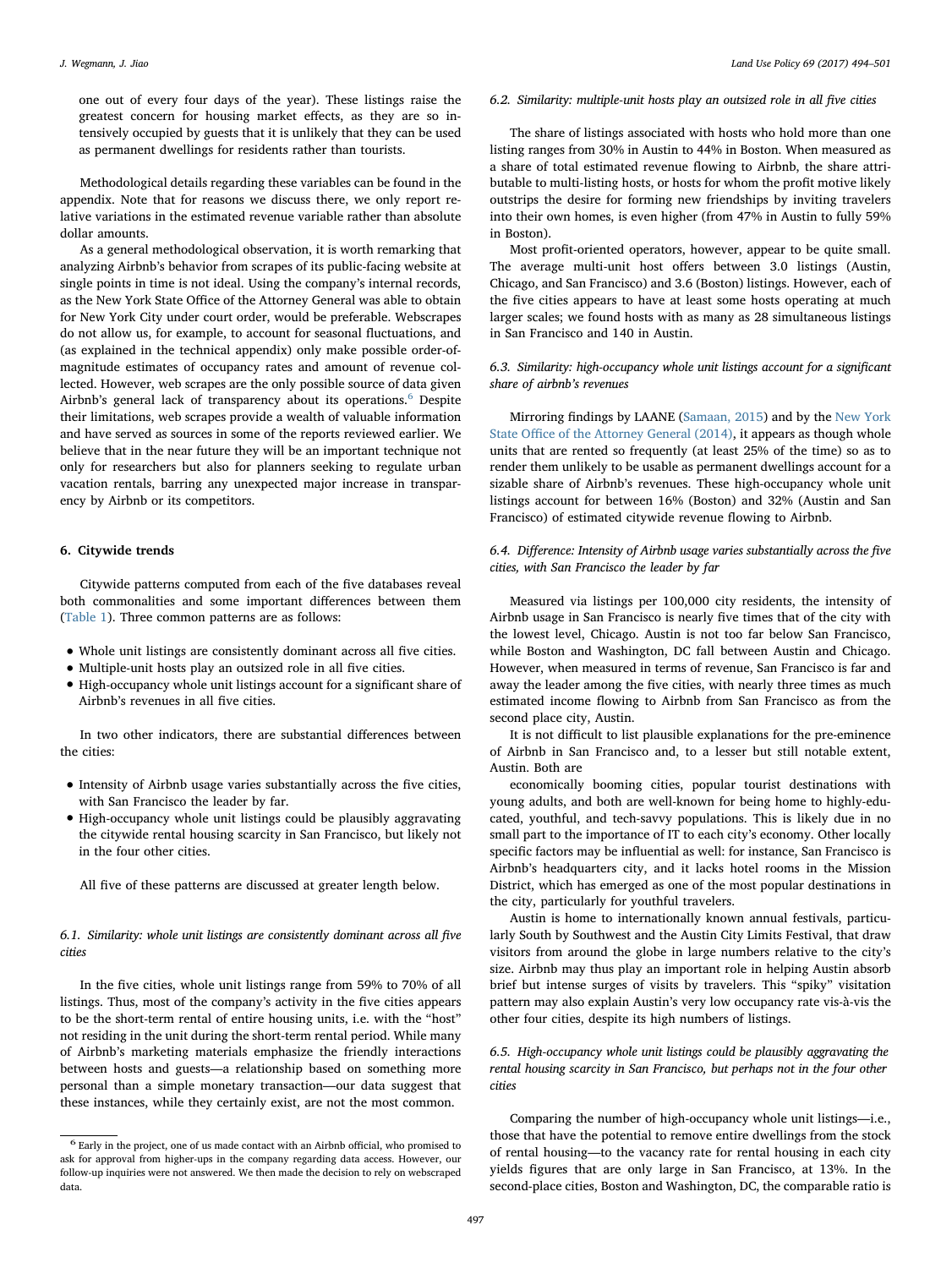#### <span id="page-4-0"></span>Table 1

Selected citywide comparisons computed from the databases obtained by scraping Airbnb data foreach of the five cities.

|                                                                          | Austin | Boston | Chicago | <b>SF</b> | Wash., DC |
|--------------------------------------------------------------------------|--------|--------|---------|-----------|-----------|
| Total listings <sup>a</sup>                                              | 5155   | 1984   | 3762    | 5384      | 3052      |
| Listings per 100,000 residents (2014 ACS)                                | 565    | 302    | 138     | 632       | 463       |
| Whole unit listings as share of total                                    | 70%    | 59%    | 59%     | 60%       | 67%       |
| High-occupancy whole unit listings b                                     | 189    | 135    | 28      | 760       | 285       |
| As share of citywide for-rent vacancies, 2014 °                          | 1.6%   | 3.0%   | 0.1%    | 13.3%     | 3.0%      |
| Share held by hosts with more than one listing                           | 30%    | 44%    | 38%     | 34%       | 39%       |
| Average listings per host with more than one listing                     | 3.0    | 3.6    | 3.0     | 3.0       | 3.5       |
| Maximum listings held by one host                                        | 140    | 81     | 39      | 28        | 80        |
| Occupancy rate for the average listing                                   | 5%     | 12%    | 9%      | 18%       | 12%       |
| Total estimated relative Airbnb revenue from listings (Chicago $= 1.0$ ) | 5.8x   | 2.2x   | 1.0x    | 15.6x     | 3.8x      |
| Share from high-occupancy "Entire home/apt" listings                     | 32%    | 16%    | 19%     | 32%       | 19%       |
| Share from hosts with more than one listing                              | 47%    | 59%    | 49%     | 47%       | 51%       |

"Vacancy Status By Type," downloaded from [www.socialexplorer.com](http://www.socialexplorer.com) on Oct 3, 2015.

<span id="page-4-3"></span><sup>a</sup> Excludes listings identified as "Bed & Breakfast" units.

<span id="page-4-4"></span><sup>b</sup> "High occupancy" is defined as 25% or greater occupancy. "Occupancy" is defined in the text.

<span id="page-4-5"></span><sup>c</sup> American Community Survey 1-Year Estimate, 2014, Table SE:T96.

only 3%. These figures should be interpreted with caution, however, since as described earlier the occupancy rates should be seen as lowerbound estimates. The results from San Francisco, however, confirm the San Francisco Budget and Legislative Analyst's findings that Airbnb could be playing a role in aggravating an already severe housing shortage in that city.<sup>[7](#page-4-1)</sup>

#### 6.6. Spatial patterns

The geographical distribution of listings in the five cities reveals three spatial patterns, present to varying degrees: centralization, a paucity in low-income communities of color, and a radial pattern following (some) transit lines ([Fig. 1\)](#page-5-0).

#### 6.7. Centralization

Dense concentrations of Airbnb listings appear in close proximity to the central districts of the five cities. In both Austin and San Francisco, listings appear to blanket the residential neighborhoods surrounding those cities' urban cores—in Austin, the city's Central Business District, and in San Francisco, the northeastern

and east-central sections of the city, which contain not only the CBD but also the Mission District and most of the iconic tourist destinations. In Boston, listings are intensely concentrated within the tight-knit historic urban fabric of the portions of the city whose streets were laid out in the 17th and 18th centuries.

#### 6.8. Paucity of listings in low-income communities of color

Although like the other three cities Chicago and Washington, DC have near-downtown neighborhoods with intense concentrations of listings, unlike in the other three cities the overall pattern is asymmetrical. In Chicago, neighborhoods radiating from the urban core on the North, Northwest, and Near West and Near South Sides are thick with

Airbnb listings, while they diminish rapidly with distance from the CBD to the west and to the south. The one notable exception is the area around the University of Chicago on the city's South Side, which appears to serve as a modest attractor of listings despite its affluent district of Hyde Park being surrounded by high-poverty communities. In Washington, DC, areas lying geographically close to the CBD but across the Anacostia River in the city's southeast quadrant are strikingly devoid of Airbnb listings. All of these areas have predominantly low-income African American populations, and have experienced decades of social ills ranging from housing abandonment to high rates of violent crime and many others. Struggling neighborhoods in the other three cities, such as the Rundberg area in Northeast Austin, Dorchester in Boston, and Bayview-Hunters Point in San Francisco are also devoid of listings, though these areas all lie at least five miles from their cities' respective CBDs.

Our data does not allow us to ascertain the reasons for this pattern—are they a lack of demand from Airbnb guests seeking to stay in lowincome communities of color, or a lack of supply stemming from structural factors that inhibit would-be hosts who live in those areas? Or do demand and supply-side factors reinforce each other? $8$  The answers to these questions are, for now, not known, but are important. Regardless, however, the spatial pattern is stark.

#### 6.9. Radial patterns following (some) rapid transit lines

In three of the five cities, listings appear to cluster along rapid transit lines. However, in keeping with the pattern described above, only some transit lines—those passing through high-demand neighborhoods—appear to attract Airbnb listings. For example, in Chicago the north branch of the Red Line and the Brown and Blue subway lines passing through the booming Northwest Side of the city appear to be attracting listings, while the Green Line heading west and the south branch of the Red Line, both passing through impoverished areas, are not.

San Francisco provides an exception. Here, listings are so broadly dispersed over the tourist-friendly northeast and east-central sections of

<span id="page-4-1"></span><sup>7</sup> We are cautious about making such claims. For example, it is possible that landlords who were holding their apartments off the rental market are now renting them out on a short-term basis using Airbnb. This is certainly a possibility in San Francisco, despite the overall strength of the housing market, as a consequence of the city's rent control policies. But the overall point is that whole unit, high occupancy rentals are of a sufficient magnitude—even taking into account the likely undercount—in San Francisco that they could be further aggravating the lack of availability of housing on a citywide basis. More study and possibly economic modeling would be needed to test such a claim. It seems even more likely that particular neighborhoods that are Airbnb hot spots are affected—thus, the housing market effects could be small on a citywide scale but significant in certain neighborhoods popular with visitors in the other four cities we studied other than San Francisco.

<span id="page-4-2"></span><sup>&</sup>lt;sup>8</sup> As one of the anonymous reviewers noted, reasons for lack of demand of Airbnb guests for accommodations in low-income communities of color could be further divided into fear of crime or racial bias. [Edelman and Luca \(2015\)](#page-7-16) have provided at least some evidence of the latter, showing that black Airbnb hosts, all else equal, receive fewer bookings and lower revenue than white hosts. Meanwhile, public accommodations laws have not caught up to the urban vacation rental market or the sharing economy in general ([Leong and Belzer, 2017\)](#page-7-17). This is despite their heavy reliance on user reviews of hosts and guests, whose individualized profiles, through photos and names, can impart their racial or ethnic identities (ibid).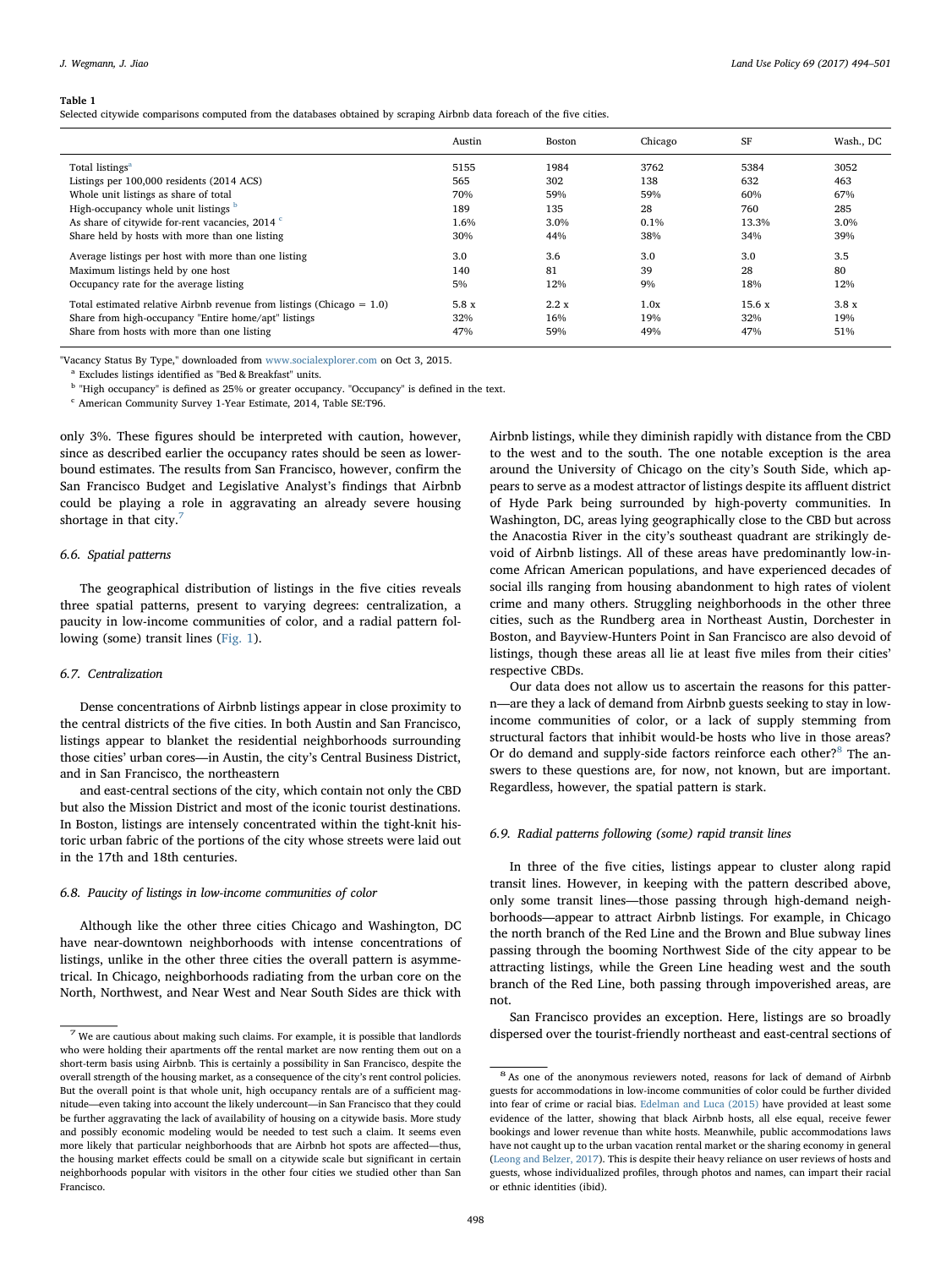J. Wegmann, J. Jiao *Land Use Policy 69 (2017) 494–501*

Fig. 1. The spatial distribution of all Airbnb listings in the five cities studied. Each dot

represents one listing.

<span id="page-5-0"></span>

# San Francisco

# Washington, DC

the city that clustering along the city's one fully grade-separated rapid transit line that runs from southwest to northeast through the CBD is not apparent. The other exception is Austin, which alone among the five cities studied in this report lacks a well-developed and heavily-used transit system.

### 6.10. What types of neighborhoods have the most listings?

In order to assess the magnitude and distribution of quality of life impacts of Airbnb activity, we analyzed the neighborhood-level factors that correlate with high concentrations of listings. To do so, we ran an Ordinary Least Squares regression model for each of the five cities. We used as our dependent variables the total Airbnb listings as a proportion of total housing units at the census tract level.<sup>[9](#page-5-1)</sup> We only included listings that lie within census tracts wholly or mostly contained by the five central cities. For census tracts that lie partly within the five cities, we included them only if 50% or more of their land area lies within city limits.

We selected tract-level independent variables for inclusion in the regressions that quantified various aspects of the housing stock, urban form, and sociodemographic characteristics of each census tract in the five cities. All of these data are taken from five-year American Community Survey data (published by the US Census) from 2009 to 2013.

# 7. Regression results

The regression results [\(Table 2\)](#page-6-0) show a number of significant correlations.

For the sake of brevity, we will not comment on all of them; however, a number of results are notable:

The nonfamily and mode share variables are each significant in the

expected direction in all but one of the five cities. The two variables that have the most consistent correlations are nonfamily household share (positive) and solo automobile work commute share (negative). Taken together with the lack of a consistent association with population density, these results imply that Airbnb listings (or perhaps the hosts themselves)

tend to concentrate in modestly-scaled yet lively neighborhoods replete with public transit options, walkable streets, and a lack of children ([National Trust for Historic Preservation, 2014](#page-7-18)). The lack of significance for the mode share variable in the case of San Francisco may be explained by that city's high density even in outlying areas, compact size, and relative difficulty of navigation of the transit system for outsiders except for one heavy rail line.

- The Hispanic variable coefficient is significant and positive in Austin and Chicago. Both cities include Latino-identified districts that are either centrally located (East Cesar Chavez and Bouldin Creek in Austin) or well-served by public transit (Pilsen and Logan Square in Chicago).
- The African American variable coefficient is significant and negative in Boston and Chicago. Both cities have large African American populations and long histories of redlining, disinvestment and other systemic processes of racialized enclave formation. These processes, of course, have long existed in Austin and San Francisco as well, but both cities began with much lower African American populations than the other three and have experienced rapid decreases in this group in recent decades [\(Tang and Ren, 2014](#page-7-19)). The reason for the lack of significance in this variable in Washington, DC is less clear. One possibility is that Washington, DC has numerous majority African American neighborhoods that lie along the gentrification frontier, whereas such neighborhoods in Boston and Chicago are more isolated and fewer of them have experienced gentrification. In any case, the inconsistent results in the African American and Hispanic coefficients suggest that racialized patterns of urban vacation rentals depend on a given city's history of racial segregation and internal housing market dynamics.
- Housing stock vacancy is positively associated with listings in Austin and negatively in Chicago. The latter relationship is reasonable; Chicago's high-vacancy districts on the West and South Sides are a world away

<span id="page-5-1"></span><sup>9</sup> We also ran models using the tract-level concentration of high-occupancy whole unit listings, rather than all listings, as a dependent variable. The results were sufficiently similar that we do not report them here. They can be obtained from the authors by request.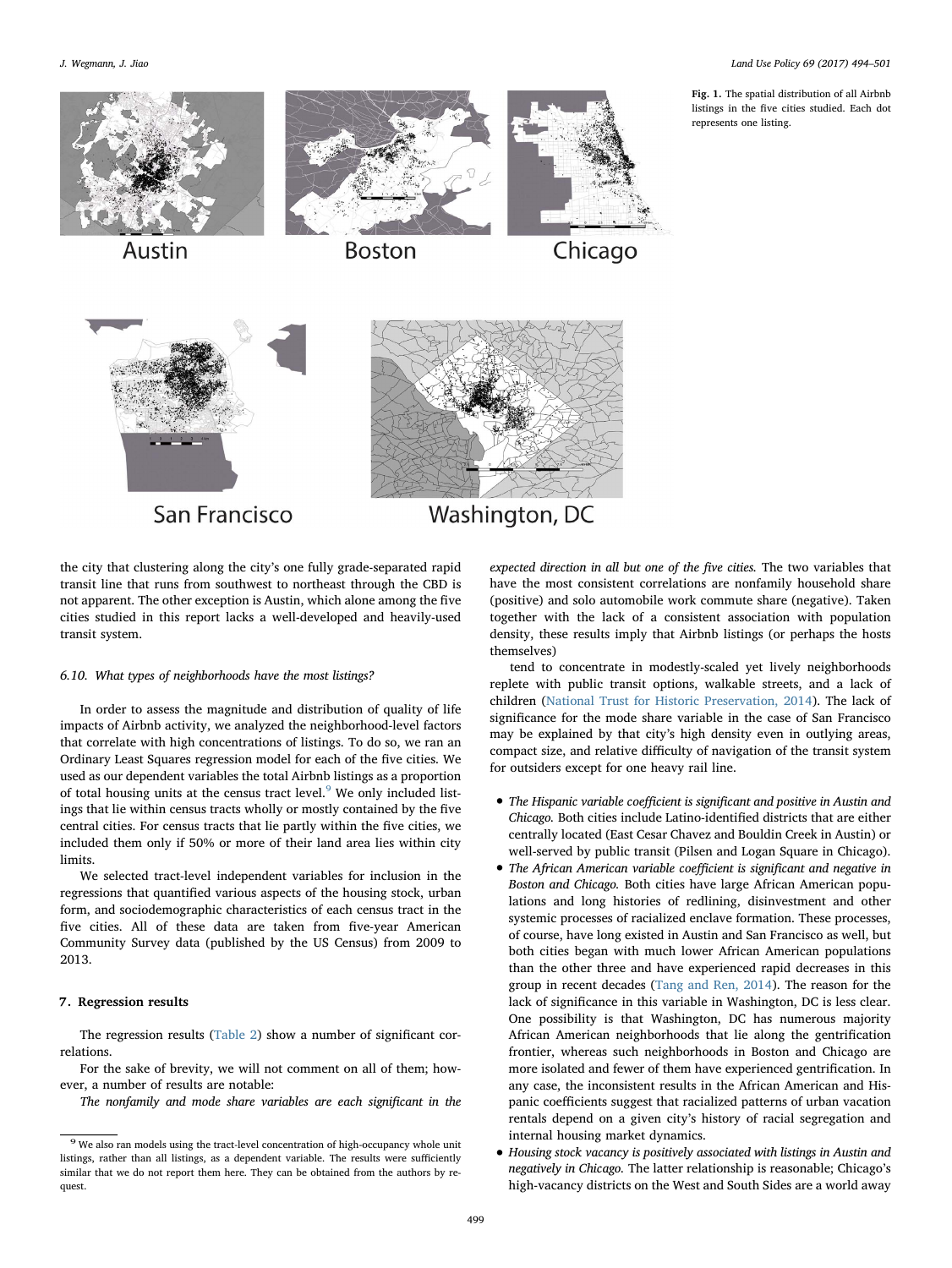#### <span id="page-6-0"></span>Table 2

Results from the combined model (data from all five cities combined together, with the dependent and all independent variables standardized by individual city).

Dependent variable: Total Airbnb listings as percent of housing units in tract (up to 100)

| Tract-level independent variable                                       |          |                 | <b>Boston</b> |     | Chicago  |               | SF        |               | Wash., DC |     |
|------------------------------------------------------------------------|----------|-----------------|---------------|-----|----------|---------------|-----------|---------------|-----------|-----|
| (Intercept)                                                            | 3.07     |                 | 6.055         |     | 3.181    |               | $-49.302$ |               | 0.530     |     |
| Pop density (in 1000 s per sq mile)                                    | $-0.077$ |                 | $-0.003$      |     | $-0.002$ | ***           | $-0.073$  |               | 0.015     | **  |
| Percent Hispanic (up to 100)                                           |          | **              | $-0.006$      |     | 0.004    | ***           | 0.016     |               | 0.004     |     |
| Percent non-Hispanic African American (up to 100)                      |          |                 | $-0.006$      | **  | $-0.003$ | ***           | $-0.157$  |               | $-0.003$  |     |
| Percent of housing units in structure with 3 units or more (up to 100) | $-0.044$ | ***             | 0.003         |     | 0.002    | $\mathcal{R}$ | $-0.103$  | $\mathcal{R}$ | $-0.017$  | *** |
| Median year structure built                                            | 0.000    |                 | $-0.003$      |     | $-0.002$ | $\sim$        | 0.029     |               | 0.000     |     |
| Median gross rent (in 100 s of 2013 dollars)                           | $-0.074$ |                 | 0.033         | **  | 0.034    | ***           | $-0.740$  | **            | 0.017     |     |
| Percent of workers who drive to work alone (up to 100)                 | $-0.061$ | **              | $-0.016$      | *** | $-0.007$ | ***           | 0.078     |               | $-0.028$  | *** |
| Percent foreign born (up to 100)                                       | $-0.057$ | $\mathcal{R}^-$ | $-0.006$      |     | $-0.009$ | ***           | $-0.072$  |               | $-0.006$  |     |
| Percent nonfamily households (up to 100)                               | 0.088    | ***             | $-0.001$      |     | 0.008    | ***           | 0.295     | ***           | 0.028     | *** |
| Percent of housing stock that is vacant (up to 100)                    | 0.114    | **              | 0.001         |     | $-0.004$ | $\star$       | $-0.197$  |               | $-0.002$  |     |
| n (number of census tracts)                                            | 164      |                 | 170           |     | 803      |               | 195       |               | 176       |     |
| Adjusted r-squared                                                     | 0.40     |                 | 0.48          |     | 0.47     |               | 0.12      |               | 0.60      |     |
| Mean listings per 100 housing units in tract                           | 1.68     |                 | 0.67          |     | 0.29     |               | 2.15      |               | 1.01      |     |
| Max listings per 100 housing units in tract                            | 11.30    |                 | 2.86          |     | 2.95     |               | 142.86    |               | 3.80      |     |
| Total listings represented                                             | 5010     |                 | 1944          |     | 3793     |               | 5407      |               | 3090      |     |
|                                                                        |          |                 |               |     |          |               |           |               |           |     |

Signif. codes: 0 '\*\*\*' 0.001 '\*\*' 0.01 '\*' 0.05 '.' 0.1 ' ' 1.

from the neighborhoods that are prized by visitors. Austin is experiencing tight housing market conditions, and therefore somewhat higher vacancy rates are almost certainly not indicative, on their own, of the sorts of social ills that would deter Airbnb visitors.

#### 8. Four guiding principles for regulating urban vacation rentals

The three types of analysis summarized above show that while there are certainly differences among the five cities, there are also some commonalities. Admittedly our results are from only a small subset of US cities, and without question studies of urban vacation rentals in a wider variety would be beneficial. We nonetheless now present a set of four preliminary guiding principles for planners and policymakers from large US cities—and perhaps cities in other countries as well— contemplating introducing new regulations and enforcement mechanisms to ensure that the benefits of urban vacation rentals are not swamped by their negative impacts.

Guiding principle #1: Webscraping is an imperfect and (hopefully) temporary but nevertheless useful source of data on urban vacation rentals for city governments when alternatives are lacking.

As more studies, including this one, relying on webscraping to garner data about urban vacation rentals accumulate, cities would do well to commission studies using similar techniques for themselves. These can be used to help them tailor regulatory efforts to their unique circumstances and build public support for them. Hopefully, webscraping will recede in importance as a means of information gathering once local governments establish robust regulatory systems that mandate data sharing from the major urban vacation rental platforms, as recommended by [Miller \(2016\)](#page-7-9).

Guiding principle #2: Regulations limiting concentrations of urban vacation rentals within particular neighborhoods, and possibly redistributive mechanisms, are worth considering.

The intense geographic concentration of Airbnb listings seen in all five cities in our study confirms [Davidson and Infranca](#page-7-8)'s (2016) prediction that "in most cities, only a small number of vibrant neighborhoods, already attractive to tourists, are likely to see a significant volume of transient visitors" (p. 259). Regulations that limit concentrations of urban vacation rentals within particular microgeographies, such as census tracts, will likely be attractive for many cities for managing quality of life impacts. Such rules could help limit undue concentrations in areas where urban vacation rentals tend to cluster, and perhaps help push some of them to other areas that could benefit from more of them. Beyond differentially managing urban vacation rentals across neighborhoods, cities may elect to go further and heed [Davidson and Infranca](#page-7-8)'s (2016) recommendation that they use redistributive mechanisms. As a matter of basic justice, this would ensure that neighborhoods with few urban vacation rentals, particularly low-income ones, see some of the benefits of the agglomerative economies that concentrate in a few favored areas.

Guiding principle #3: Meaningful enforcement of regulations on urban vacation rentals likely requires dedicated staff, who can be funded via permit fees.

Our literature review, as well as our anecdotal familiarity with the case of Austin via media reports and professional contacts, make it clear that for regulatory efforts to be meaningful, dedicated enforcement staff specifically devoted to urban vacation rentals are needed. Otherwise the new rules, however thoughtfully conceived, are hollow. Code enforcement staff are generally overwhelmed in US cities [Wegmann and](#page-7-20) [Bell \(2017\),](#page-7-20) and it is not realistic to expect them to adequately enforce a new set of rules that are inevitably treated as a lower priority than enforcement cases involving matters of fundamental health and safety. We believe that the appropriate approach in many cases is to require would-be hosts to register for a permit, which could be used to assess compliance on the platform's website, and to then use the resulting fee revenues to fund code compliance personnel exclusively tasked with urban vacation rentals.

Guiding principle #4: Distinguish between "mom-and-pop" and commercial operators.

While some cities may choose to tolerate commercially-oriented, multiunit hosts, others may not, not least because of competition with hotels and motels. Regulatory mechanisms may therefore be designed to either eliminate or severely restrict multiunit hosts, as [Miller \(2016\)](#page-7-9) recommends (and notes has recently been achieved in Portland and San Francisco), while giving more lenient treatment to true "mom-and-pop" hosts. The latter category would be defined as hosts who are present in their housing unit during the guests' stay (i.e., true "home sharing"), and also possibly include those who only rent their entire dwelling to guests for up to a certain number of total nights within a certain time period (for example, up to 30 nights within a given calendar year). In this way, cities could steer the urban vacation rental market away from direct (possibly unfair) competition with the formal hospitality sector, and towards the provision of a genuine "home sharing" experience, including extended stays in a neighborhood setting, unavailable in conventional hotels and motels. This could help reposition urban vacation rentals as a laudable 21st century revival of the once widespread 19th century American practice of lodging and boarding in private residences, which largely vanished by the second half of the 20th century (Jeff[erson-Jones, 2015\)](#page-7-21).

Clearly our article, building on prior studies such as those of [Gurran](#page-7-11) [and Phibbs \(2017\)](#page-7-11), is but a first step in developing a body of knowledge